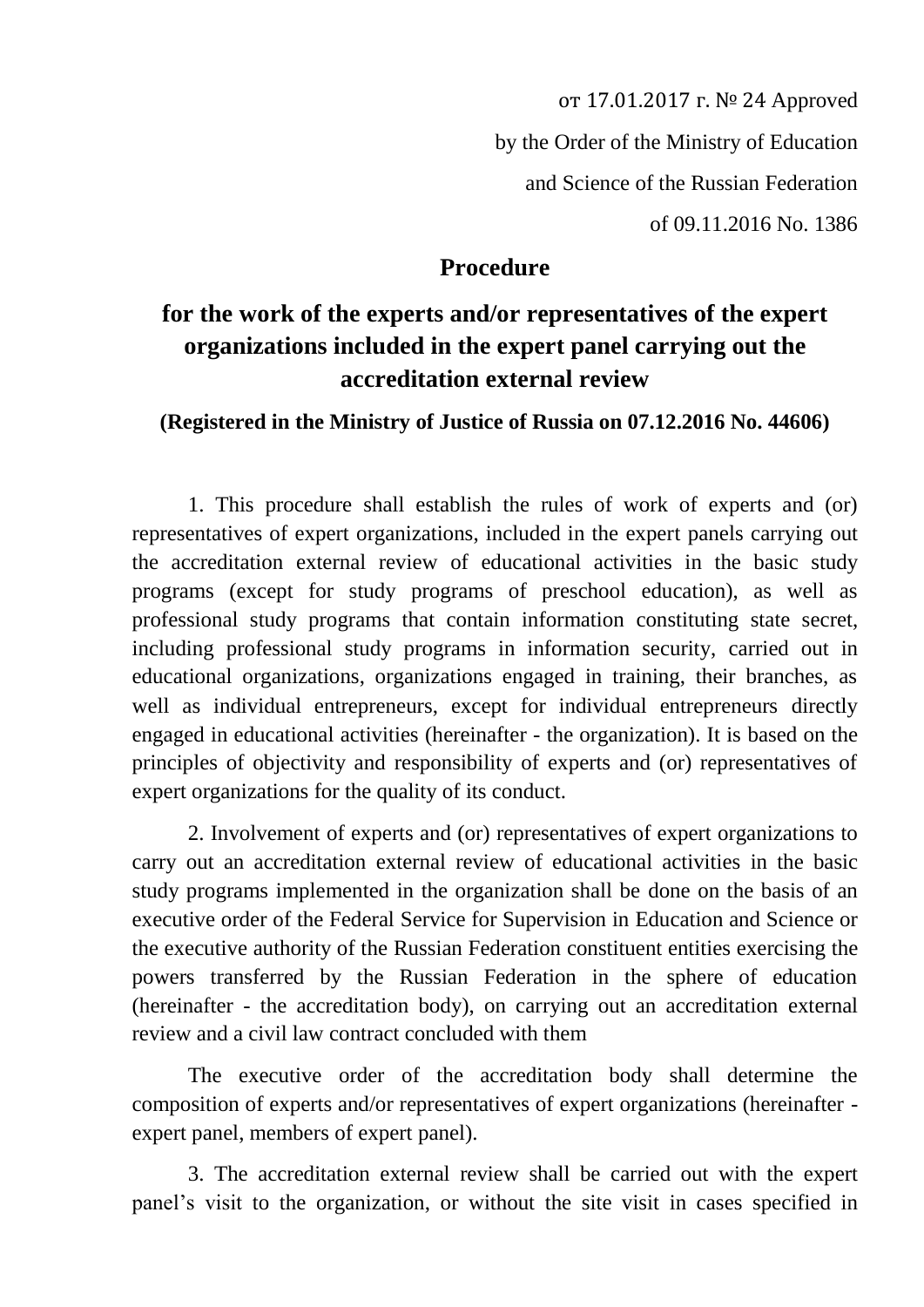paragraphs 34 and 35 of the Regulations on state accreditation of educational activities, approved by the Government of the Russian Federation of November 18, 2013 N 1039 (hereinafter - Regulations).

4. When carrying out an external review of study programs of higher education implemented by educational standards independently approved by organizations specified in Part 10 of Article 11 of the Federal Law of December 29, 2012 N 273-FL "On Education in the Russian Federation" (hereinafter - the Federal Law), the external review of the content of students' training shall not be conducted.

5. The accreditation external review with a site visit shall be conducted by the expert panel at the address specified in the supplement (s) to the license for educational activities.

5.1. When conducting the external review with the expert panel's site visit, the accreditation body shall provide the expert panel with the copies of documents and materials received from the organization specified in subparagraphs "d" - "h" of paragraph 8 and subparagraphs "b" and "c" of paragraph 9 of the Regulations (during the external review of study programs implemented by private educational organizations with religious organizations as their founders of which are, including theological educational organizations).

When carrying out the external review, the expert panel shall also use:

documents and materials published by the organization or its branch on the official website on the information and telecommunication network "Internet" (hereinafter - the official website, the Internet) (if any);

documents and materials received from the organization on the expert panel's request in accordance with the list established by the Ministry of Education and Science of the Russian Federation on paper and (or) in electronic form.

5.2 The expert panel shall use workplaces provided by the organization with access to the Internet, they shall be separate isolated room(s) ensuring the safety of documents, equipped with necessary furniture and other organizational and technical aids necessary for work, including means of communication, personal computers with access to electronic legal reference systems.

5.3. When conducting the external review of study programs implemented exclusively with the use of e-learning, distance learning technologies, the expert panel shall be provided with access to the electronic information and educational environment to analyze the students' achievements and determine the opportunities for the students to master the study programs in full, regardless of their location.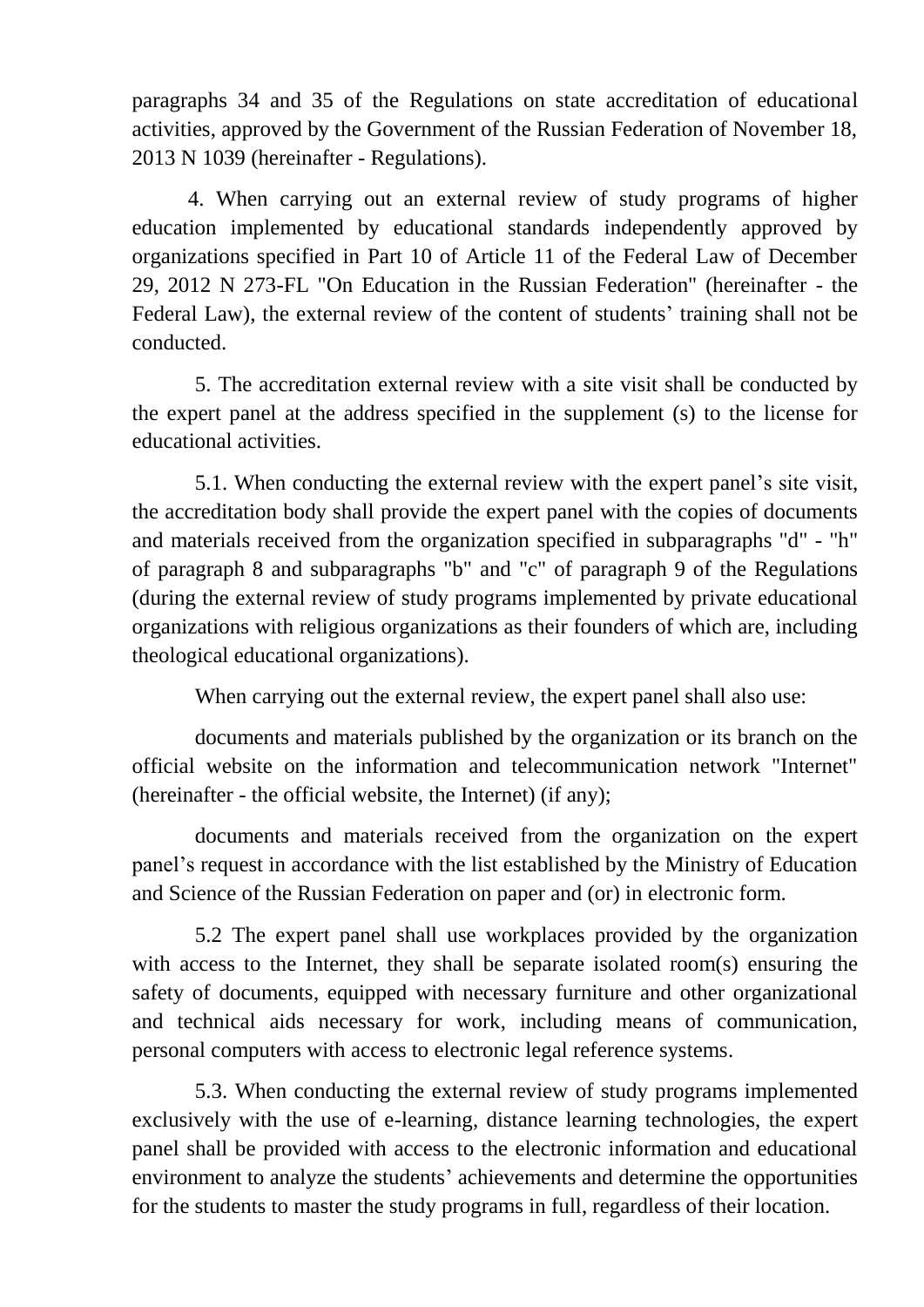5.4. In case of the external review of the study programs implemented using a network form:

a) in the case the study programmes of an educational organization with which an agreement on the network form of study programmes implementation has been concluded, are state-accredited, the accreditation body shall take into account the results of the previous state accreditation, and the external review is conducted for the study programmes implemented by the organization carrying out educational activities independently;

b) in the case the study programmes of an educational organization with which an agreement on the network form of study programmes implementation has been concluded, are not state-accredited, the accreditation body takes into account the students' results obtained during the mastering of study programmes in the organization, participating in the implementation of study programmes in a network form.

6. The accreditation external review without the site visit to the organization shall be conducted at the accreditation body location.

6.1. In case the accreditation external review is carried out without the site visit, the expert panel shall use the conditions necessary for the work provided by the accreditation body (separate isolated room ensuring the safety of documents, equipped with necessary furniture, personal computers with access to electronic reference legal systems, access to the Internet and other organizational and technical aids necessary for work, including means of communication).

6.2 In case of the external review without site visit, the accreditation body shall provide the expert panel with the documents and materials received from the organization in electronic form upon the accreditation body's request in accordance with the list approved by the Ministry of Education and Science of the Russian Federation, and specified in subparagraphs "d" - "h" of paragraph 8 and subparagraphs "b" and "c" of paragraph 9 of the Regulations (when conducting the state accreditation of educational activities in study programs implemented by private educational organizations with religious organizations as founders, including theological educational organizations) and in subparagraphs "a"-"j" of Paragraph 12 of the Regulations (when conducting the state accreditation of educational activities in study programs implemented by a diplomatic mission or an embassy of the Russian Federation, or Russian Federation missions under the jurisdiction of international (transnational, intergovernmental) organizations with specialized educational subdivisions).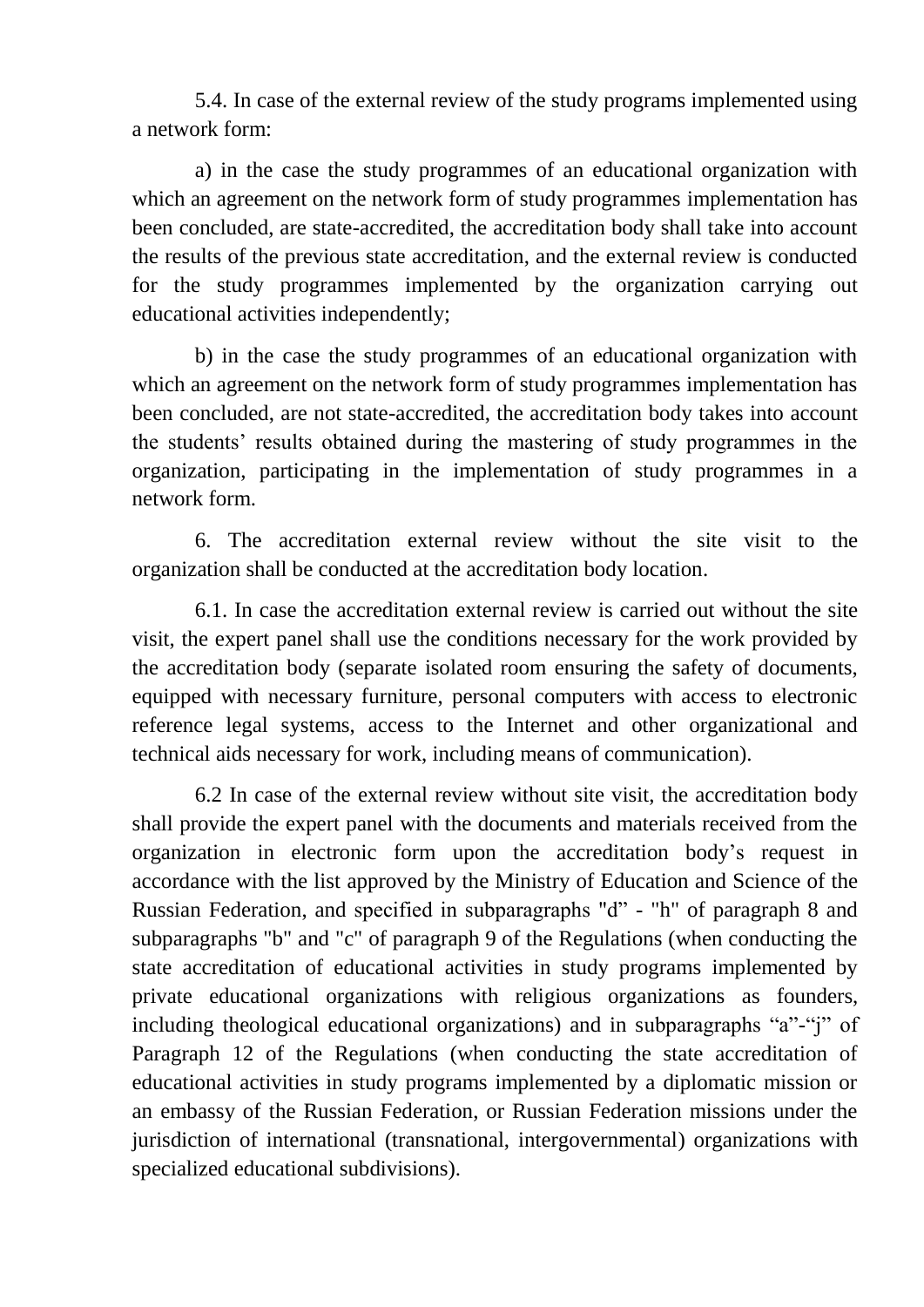7. When conducting an accreditation external review with the site visit, members of the expert panel shall work in accordance with the working time schedule established by the internal work order regulations of the organization. If necessary, working hours can run counter to these regulations and shall be agreed with the head of the expert panel and the management of the organization where the external review is conducted.

When conducting external review without the site visit, members of the expert panel shall work in accordance with the working time schedule established by the internal work order regulations of the accreditation body. If necessary, working hours can run counter to these regulations and shall be agreed with the head of the expert panel and the accreditation body.

8. The organization shall provide a member of the expert panel with documents and materials necessary for the accreditation expert examination within two hours after his/her arrival to the organization. In case the documents and materials are not provided, it shall be registered by the expert panel member in the report on the external review and brought to the expert panel head's attention.

When conducting the external review without the site visit, the fact of nonprovision of documents and materials by the organization to the accreditation body shall be registered by the member of the expert panel in the report on the external review and brought to the expert panel head's attention.

9. The information on non-provision of documents and (or) materials by the organization shall be registered in the conclusion specified in the  $10<sup>th</sup>$  abstract of paragraph 13 of this Procedure.

10. When conducting the accreditation external review, a member of the expert panel shall:

cooperate with the accreditation body, receive and analyze the assignment for the external review;

show his/her identification documents to the organization's head or its other official representative;

study and analyze the documents and materials specified in paragraphs 5.1 and 6.2 of this Procedure;

analyze the documents and materials posted by the organization on its official website (if any);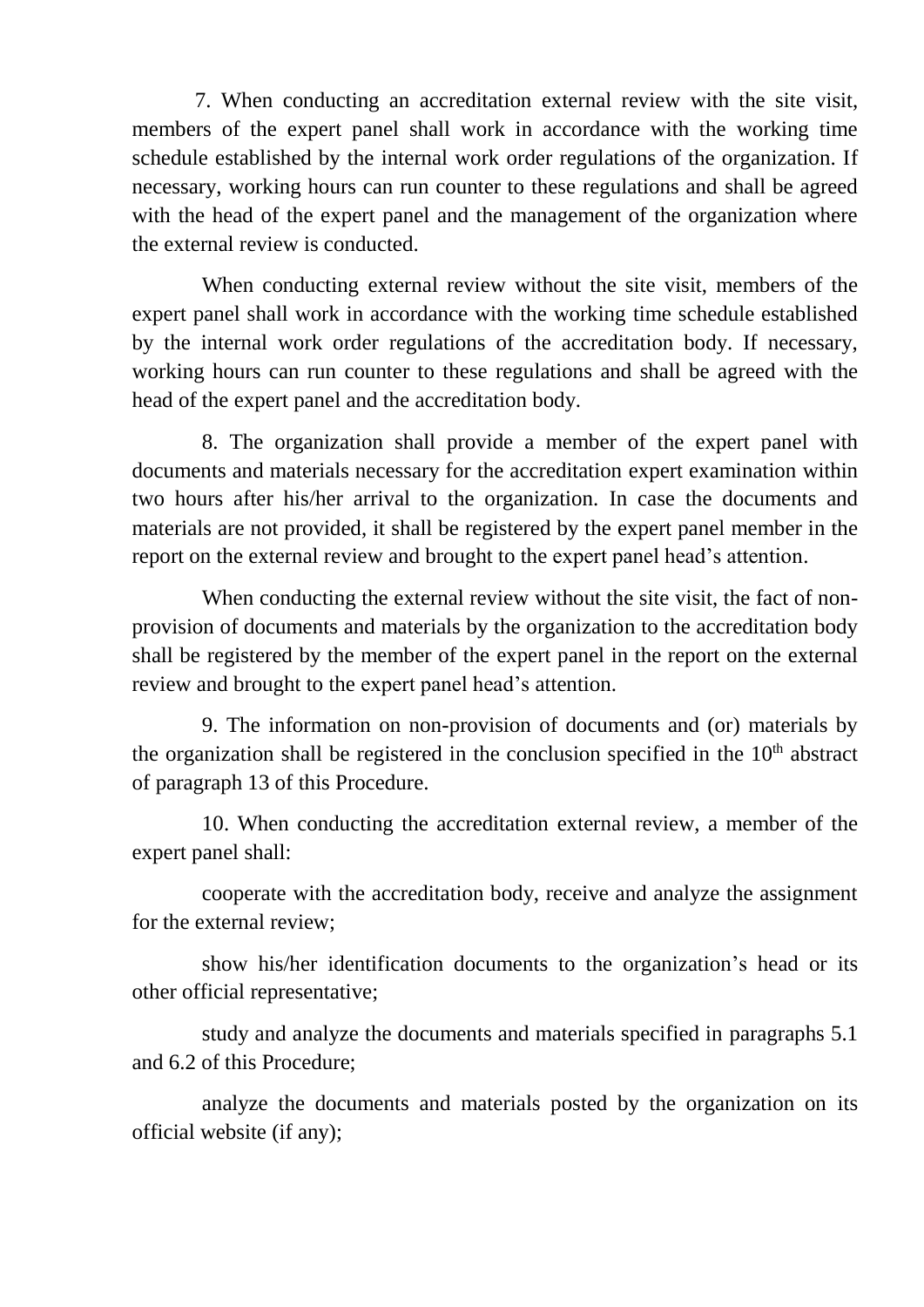carry out the external review of the study programmes assigned to him/her in the executive order of the accreditation body and the civil law contract concluded with him/her;

prepare a report on the external review in the form approved by the Ministry of Education and Science of the Russian Federation.

11. When the expert panel carries out the external review with a site visit and the professional study programs under expert examination contain information classified as state secret, in addition to the functions specified in paragraph 10 of this Procedure, an expert panel member shall submit a certificate of admission to the information classified as state secret and the executive order on the external review to the head or other official of the organization. Both the documents shall be drawn up in the appropriate form and executed at the place of the expert panel member's primary employment.

Reports on the external review and the expert panel conclusion drawn up on the results of the external review (hereinafter referred to as the expert panel conclusion), with regard to professional study programs containing information classified as state secret, should not contain information classified as state secret.

12. The head of the expert panel shall be appointed from among the members of the expert panel specified in the accreditation body's executive order act on the accreditation external review and shall be responsible for organization and coordination of work during the external review.

13. Upon the receipt of the accreditation body's executive order on the accreditation external review, in addition to the functions specified in paragraphs 10 and 11 of this Procedure within the framework of organization and coordination of the works on carrying out the external review, the head of the expert panel shall perform the following functions:

provide the head of the organization with a copy of the accreditation body's executive order on conducting the accreditation external review, and in case of changes in the executive order, also with a copy of the executive order on the changes in the executive order (when conducting the accreditation external review with a site visit):

cooperate with the accreditation body, receive and analyze the assignment for the accreditation external review in terms of its organization and conduct;

receive documents and materials specified in paragraphs 5.1 and 6.2 of this Procedure;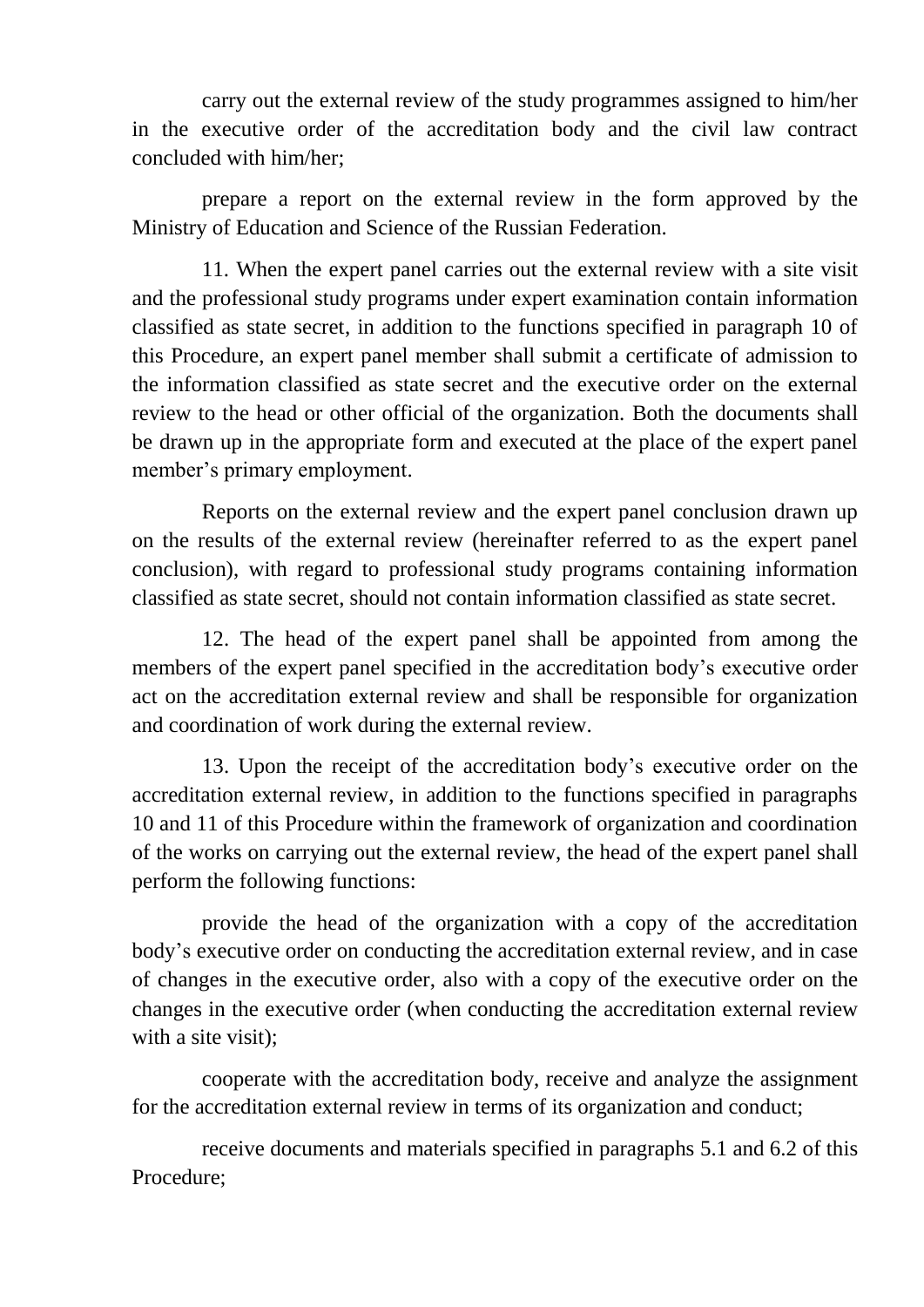contact the head of the organization or the accreditation body to clarify the working hours of the organization or the accreditation body;

draw up the schedule of the accreditation external review taking into account the working schedule of the organization or accreditation body and the dates of the beginning and end of the accreditation external review established in the accreditation body's executive order;

inform the members of the expert panel and the head of the organization or the accreditation body about the schedule of the external review;

make a written request from the organization for documents and materials specified in paragraphs 5.1 and 6.2 of this Procedure, and take them as per list of contents (when conducting the external review with the site visit);

hand over the documents and materials received from the organization or the accreditation body specified in paragraphs 5.1 and 6.2 of this Procedure to members of the expert panel

review the reports of the expert panel members to prepare the expert panel conclusion in the form established by the Ministry of Education and Science of the Russian Federation;

draw up the expert panel conclusion the upon completion of the external review and send this conclusion with the attached reports on the external review to the accreditation body within 3 working days after the end of the external review, and also send an electronic copy of the scanned conclusion to the e-mail address of the accreditation body within 1 working day from signing the expert panel conclusion (in case of conducting the external review with a site visit).

14. When conducting the accreditation external review of each study program, the expert panel shall:

determine the compliance of the content of students' training (curriculum, schedule, working programs of disciplines (modules), programs of practices, evaluation tools, methodological materials) and conditions of students' training with the requirements of federal state educational standards (hereinafter - FSES);

determine of the quality of students' training, evaluate the degree of students' achievement of the study program learning outcomes and (or) planned results of training in a discipline (module), practice.

15. The report on the external review shall be drawn up by the member(s) of the expert panel separately for each study program under accreditation external review conducted by this expert and certified by his/her/their signature(s).